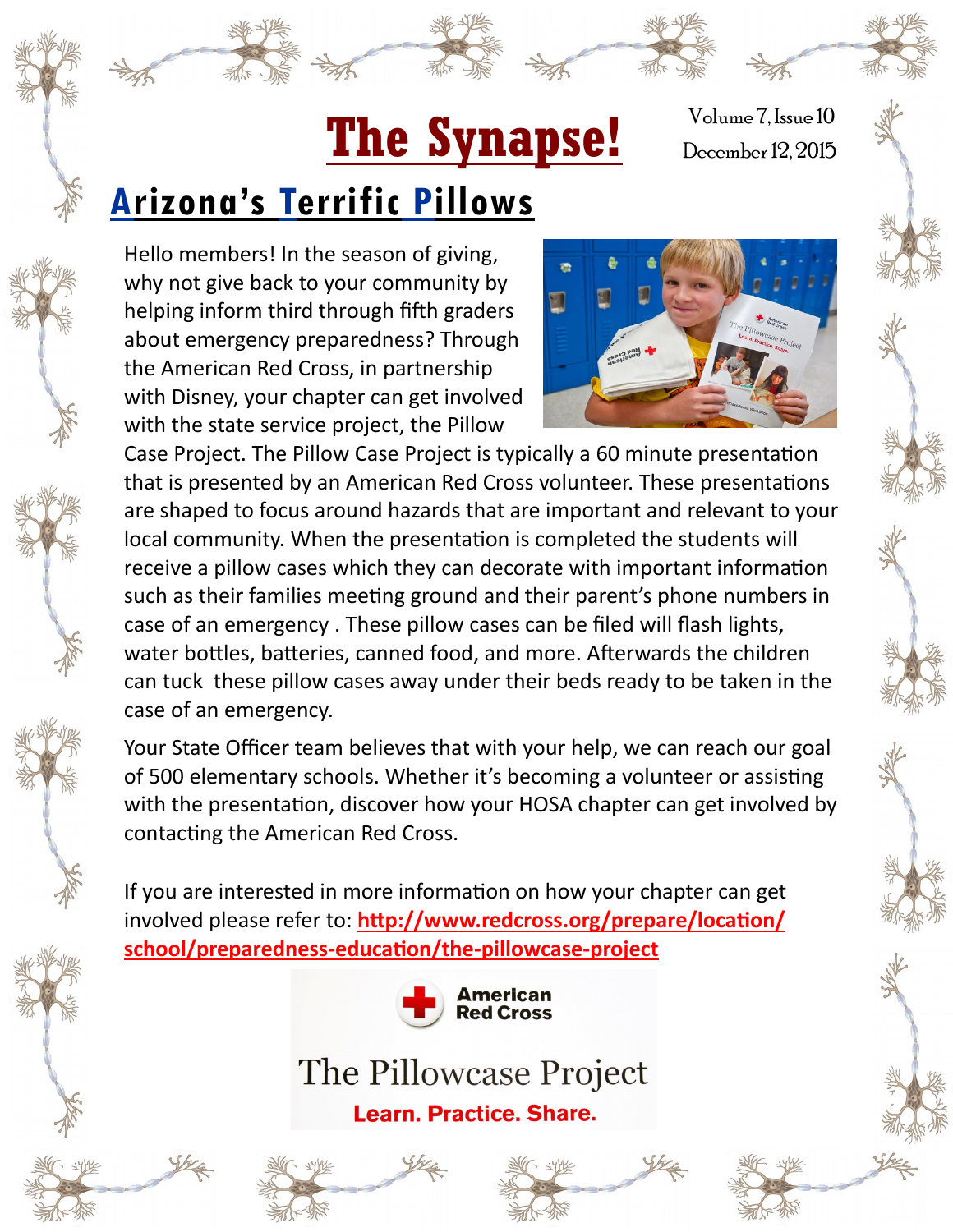

**Page 2**

## **Past State Officer!**

Like any other curious sophomore in high school, Brett Olson was one in search for a club in which he felt he belonged in, one that would allow him to discover his calling and the future health professional that he wanted to



**Brett Olson Region 1 Vice President 2014-2015**

become in this world. The club that provided these two aspects and much more, was HOSA: Future Health Professionals. During his first year, Brett became an active member by attending meetings and going to fall and state conferences. While he enjoyed being an active member in the club, he wanted to become something more than one who was attending the meetings. In his junior year, he became his HOSA advisor's teacher's assistant, where he took the time to learn the details of what it meant to be a chapter officer and leader. Entering his senior year, Brett became a candidate for chapter president, to which he was elected. Upon his induction, he led his fellow members to fall and state conference,

health **ofessionals** 

where his chapter was recognized and awarded the Gold Chapter Level. The excitement and leadership skills he received as a chapter officer, motivated him to want more. With the help of his HOSA advisor, Ms. Gunnerson, he completed the application process and was interviewed and was slated as the Region 1 Vice President. The feeling that he felt when elected was one that meant a great deal to him because he understood the minimal opportunities chapters such as his received in the northern region, in comparison to the larger Phoenix chapters. During his time as Vice President, he learned a multitude of skills such as exceptional speaking, etiquette dining, and acquiring leadership traits that others would look to. The one trait that has become valuable to Brett was the ability to learn to cooperate with others, in the aspect of effectively applying that particular skill when it came to leading large groups.